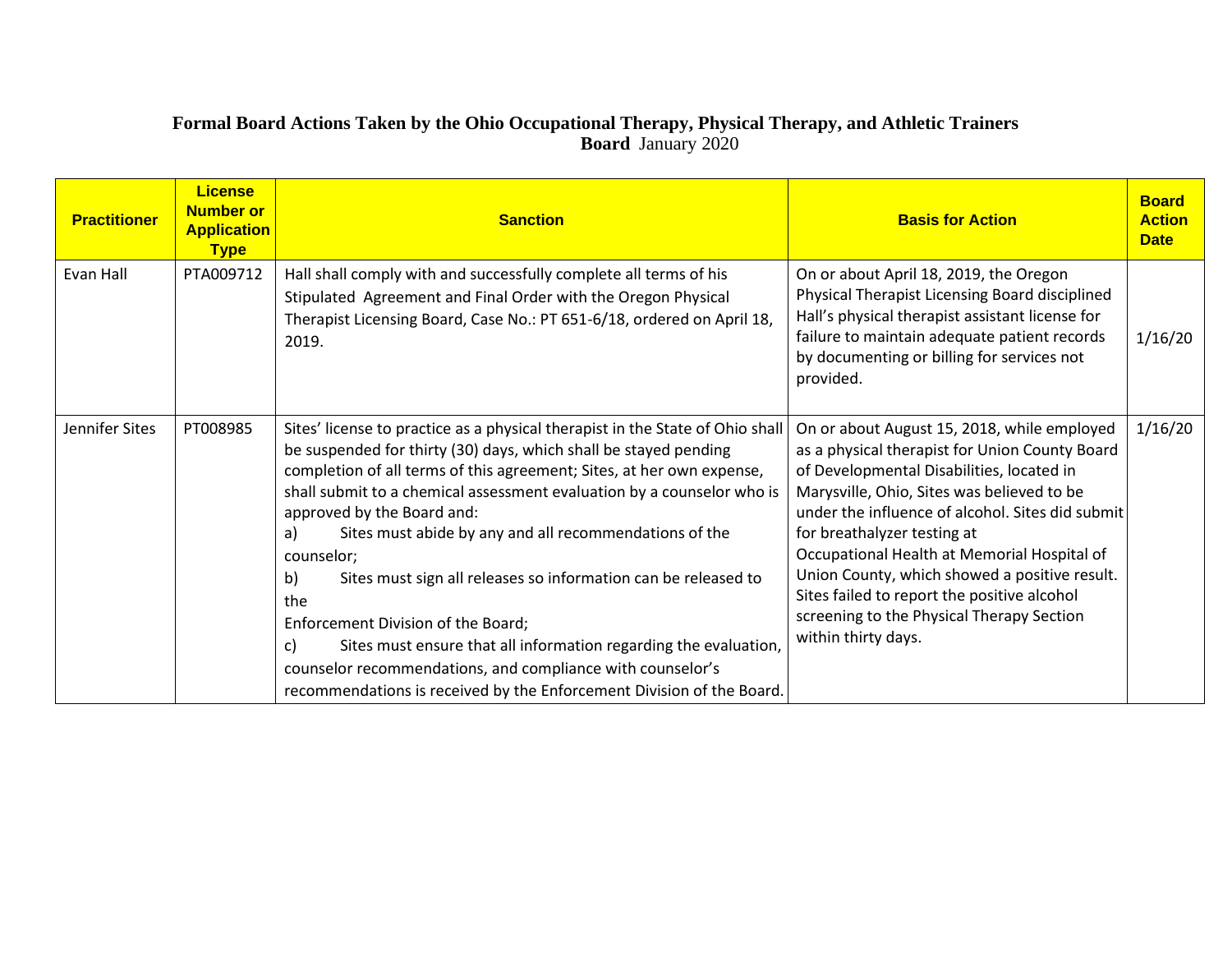| Rodolfo Acosta   PT018033 |  | Written reprimand; Acosta, at his own expense, shall complete the<br>course, "Professionalism Module 3: Ethical Compass" (Course Code<br>LMS-975) conducted by the American Physical Therapy Association<br>(APTA) online Learning Center. | From June 27, 2019 until July 12, 2019, while<br>employed as a Physical Therapist for Jackson<br>Therapy Partners, LLC at Cedar Village Senior<br>Living in Mason, Ohio, Acosta falsified his time<br>sheets causing an increase of billing treatment<br>minutes then Acosta actually worked. | 1/16/20 |
|---------------------------|--|--------------------------------------------------------------------------------------------------------------------------------------------------------------------------------------------------------------------------------------------|-----------------------------------------------------------------------------------------------------------------------------------------------------------------------------------------------------------------------------------------------------------------------------------------------|---------|
|---------------------------|--|--------------------------------------------------------------------------------------------------------------------------------------------------------------------------------------------------------------------------------------------|-----------------------------------------------------------------------------------------------------------------------------------------------------------------------------------------------------------------------------------------------------------------------------------------------|---------|

| William<br>Betkoski | PT005553 | \$3,150.00 fine, which shall be paid within sixty (60) days of the<br>effective date of the agreement; Complete twenty-one (21) contact<br>hours of Ohio approved continuing education within thirty (30) days of<br>this consent agreement effective date, and Betkoski shall submit proof<br>of continuing education completion to the Enforcement Division of the<br>Board immediately upon completion and these hours shall not be<br>counted toward any other renewals or audits; Agrees to be audited for<br>continuing education completion for the 2020 renewal cycle for<br>contact hours earned between 02/01/2018-01/31/2020. Upon<br>receiving the audit notice, Betkoski shall submit certificates of<br>completion with Ohio approval numbers that were valid at the time of<br>completion to the Board office within the specified timeframe; Develop<br>a Personal Plan of Action to ensure future compliance with the<br>continuing education requirements for a physical therapist license. This<br>plan shall address how he will ensure that he obtains the required<br>number of applicable contact hours for future renewals and describe a<br>system to monitor the hours as they are completed. Betkoski shall<br>submit the plan within forty-five (45) days of this consent agreement<br>effective date. He must submit quarterly progress updates of his<br>continuing education activities. | On October 24, 2019, the Board received<br>notice that Betkoski had not applied for Ohio<br>approval of the courses he completed<br>between February 1, 2016 and January 31,<br>2018. Betkoski completed three (3) contact<br>hours of Ohio approved continuing education<br>within the continuing education reporting<br>period of February 1, 2016, to January 31,<br>2018. | 1/16/20 |
|---------------------|----------|-------------------------------------------------------------------------------------------------------------------------------------------------------------------------------------------------------------------------------------------------------------------------------------------------------------------------------------------------------------------------------------------------------------------------------------------------------------------------------------------------------------------------------------------------------------------------------------------------------------------------------------------------------------------------------------------------------------------------------------------------------------------------------------------------------------------------------------------------------------------------------------------------------------------------------------------------------------------------------------------------------------------------------------------------------------------------------------------------------------------------------------------------------------------------------------------------------------------------------------------------------------------------------------------------------------------------------------------------------------------------------------------------------------------------|-------------------------------------------------------------------------------------------------------------------------------------------------------------------------------------------------------------------------------------------------------------------------------------------------------------------------------------------------------------------------------|---------|
|---------------------|----------|-------------------------------------------------------------------------------------------------------------------------------------------------------------------------------------------------------------------------------------------------------------------------------------------------------------------------------------------------------------------------------------------------------------------------------------------------------------------------------------------------------------------------------------------------------------------------------------------------------------------------------------------------------------------------------------------------------------------------------------------------------------------------------------------------------------------------------------------------------------------------------------------------------------------------------------------------------------------------------------------------------------------------------------------------------------------------------------------------------------------------------------------------------------------------------------------------------------------------------------------------------------------------------------------------------------------------------------------------------------------------------------------------------------------------|-------------------------------------------------------------------------------------------------------------------------------------------------------------------------------------------------------------------------------------------------------------------------------------------------------------------------------------------------------------------------------|---------|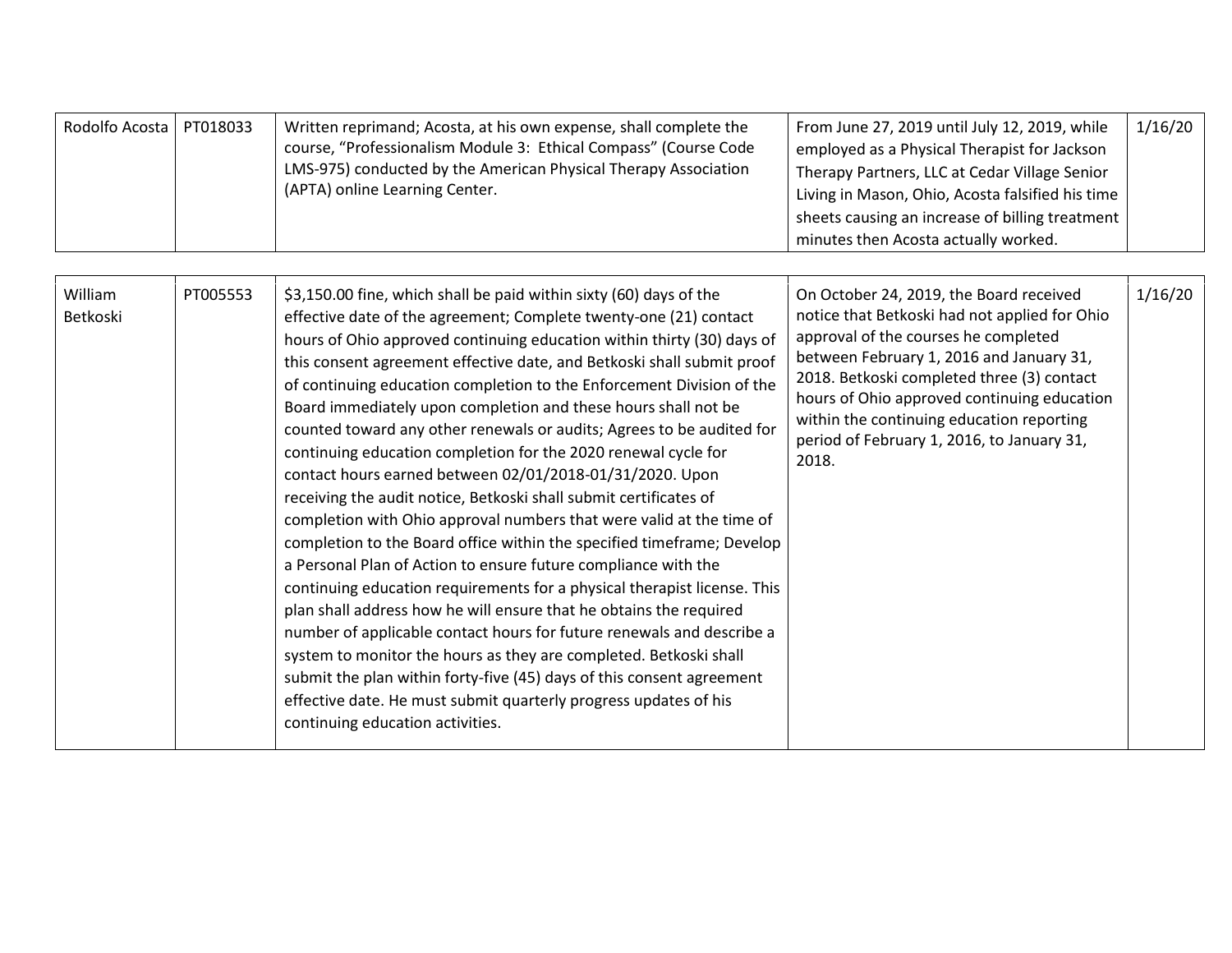| Sam Doan | PT012209 | \$50.00 fine, which shall be paid within sixty (60) days of the effective<br>date of the agreement; Complete one (1) contact hour of Ohio<br>approved continuing education within thirty (30) days of this consent<br>agreement effective date, and Doan shall submit proof of continuing<br>education completion to the Enforcement Division of the Board<br>immediately upon completion and these hours shall not be counted<br>toward any other renewals or audits; Agrees to be audited for<br>continuing education completion for the 2020 renewal cycle for contact<br>hours earned between 02/01/2018-01/31/2020. Upon receiving the<br>audit notice, Doan shall submit certificates of completion with Ohio<br>approval numbers that were valid at the time of completion. | Doan was selected for a continuing education<br>audit conducted by the Board and was sent an<br>audit notice via email on May 9, 2019, and<br>again on September 25, 2019. On October 16,<br>2019, the Board received Doan's certificates of<br>completion, which reflect that he completed<br>twenty-three (23) contact hours of Ohio<br>approved continuing education within the<br>continuing education reporting period of<br>February 1, 2016, to January 31, 2018; Doan<br>was required to complete twenty-four (24) | 1/16/20 |
|----------|----------|------------------------------------------------------------------------------------------------------------------------------------------------------------------------------------------------------------------------------------------------------------------------------------------------------------------------------------------------------------------------------------------------------------------------------------------------------------------------------------------------------------------------------------------------------------------------------------------------------------------------------------------------------------------------------------------------------------------------------------------------------------------------------------|----------------------------------------------------------------------------------------------------------------------------------------------------------------------------------------------------------------------------------------------------------------------------------------------------------------------------------------------------------------------------------------------------------------------------------------------------------------------------------------------------------------------------|---------|
|          |          | to the Board office within the specified timeframe; Develop a Personal<br>Plan of Action to ensure future compliance with the continuing<br>education requirements for a physical therapist license. This plan shall<br>address how he will ensure that he obtains the required number of<br>applicable contact hours for future renewals and describe a system to<br>monitor the hours as they are completed. Doan shall submit the plan<br>within forty-five (45) days of this consent agreement effective date. He<br>must submit quarterly progress updates of his continuing education<br>activities.                                                                                                                                                                         | contact hours of Ohio approved continuing<br>education between February 1, 2016 and<br>January 31, 2018. This is not Doan's first<br>continuing education deficiency.                                                                                                                                                                                                                                                                                                                                                      |         |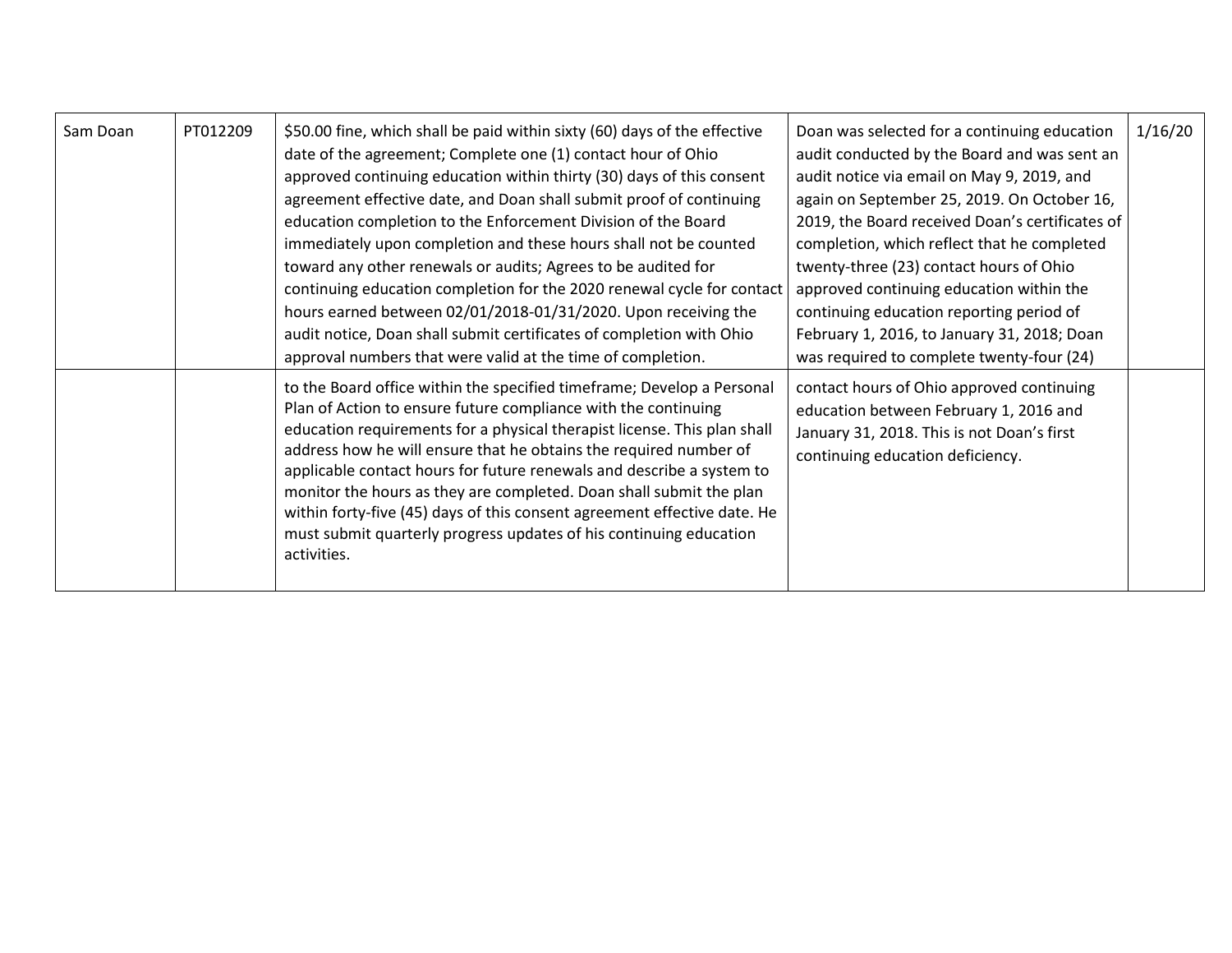| Jessica<br>Macdougall      | PTA005390 | Written reprimand; Complete the course, "Professionalism Module 3:<br>Ethical Compass" (Course Code LMS-975) conducted by the American<br>Physical Therapy Association (APTA) online Learning Center. | On or about January 28, 2018, while<br>employed as a physical therapist assistant for<br>Amherst Manor Retirement Community,<br>located in Amherst, Ohio, Macdougall falsified<br>her time sheet stating that she arrived to work<br>at 8:00 A.M., however actually arrived to work<br>at 9:00 A.M. Macdougall also documented or<br>billed for services not provided to a patient<br>during the timeframe she was not at work,<br>however claimed to be.                                                   | 1/16/20 |
|----------------------------|-----------|-------------------------------------------------------------------------------------------------------------------------------------------------------------------------------------------------------|-------------------------------------------------------------------------------------------------------------------------------------------------------------------------------------------------------------------------------------------------------------------------------------------------------------------------------------------------------------------------------------------------------------------------------------------------------------------------------------------------------------|---------|
| Kelli Meyung               | OTA001277 | Voluntary surrender/simultaneous revocation.                                                                                                                                                          | Meyung provided zero (0) contact hours of<br>continuing education completion within the<br>continuing education reporting period of July<br>1, 2016, to June 30, 2018.                                                                                                                                                                                                                                                                                                                                      | 1/16/20 |
| Julie<br><b>Bruskotter</b> | OT006338  | Revocation of License.                                                                                                                                                                                | On or about May 23, 2019, Bruskotter<br>voluntarily relinquished her registration to<br>practice as an occupational therapist in the<br>State of Colorado under disciplinary<br>proceedings for testing positive on May 7,<br>2019 for alcohol use of .301 while employed at<br>Brookdale Green Mountain, of which she did<br>not self-report to the Occupational Therapy<br>Section within thirty days. Bruskotter<br>additionally failed to respond to a Notice of<br>Hearing (NOH) issued July 30, 2019. | 1/16/20 |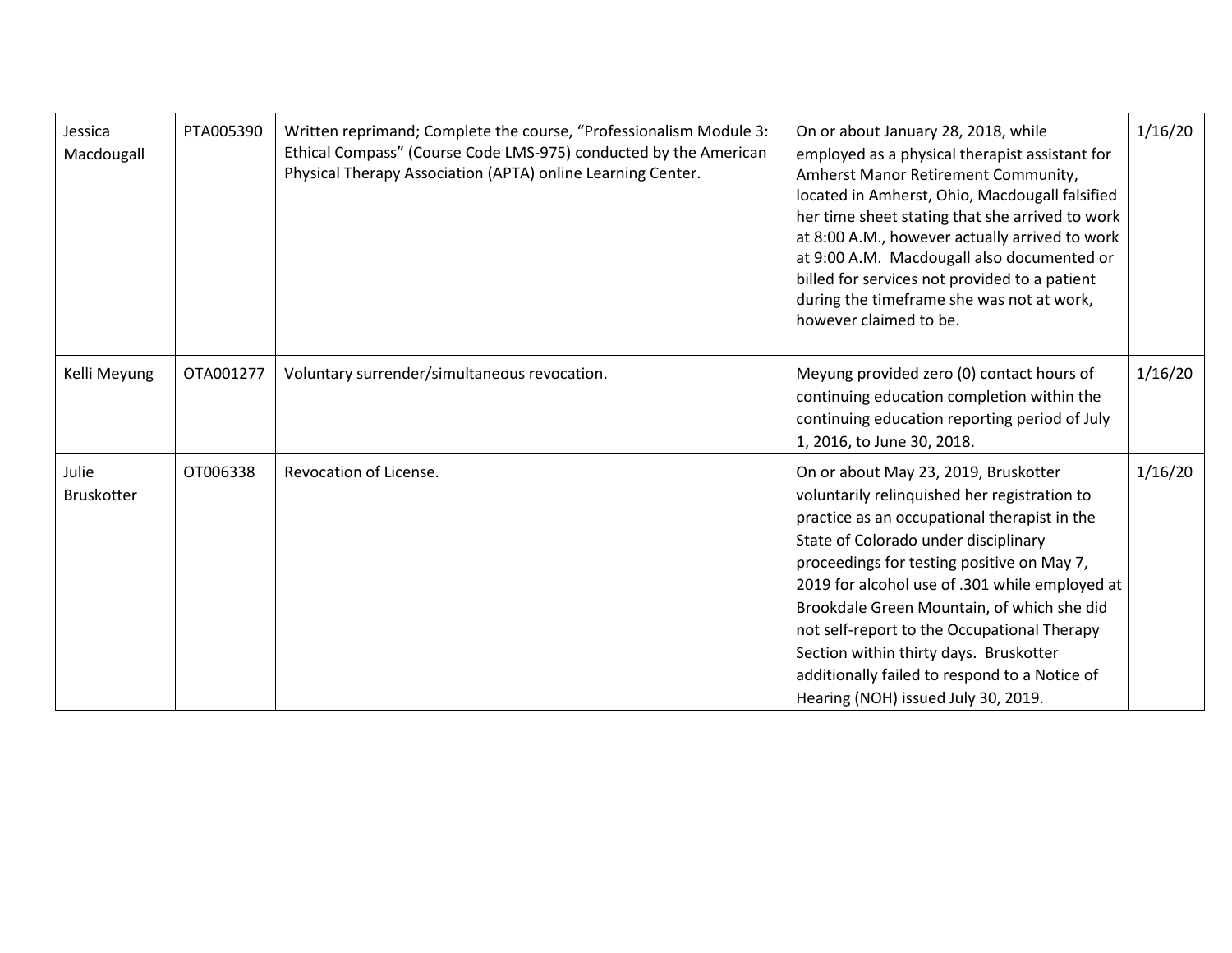## **Formal Board Actions Taken by the Ohio Occupational Therapy, Physical Therapy, and Athletic Trainers Board during a Special Board Meeting February 2020**

| <b>Practitioner</b> | <b>License</b><br><b>Number or</b><br><b>Application</b><br><b>Type</b> | <b>Sanction</b>        | <b>Basis for Action</b>                                                                                                                                                                                                                                                                                                                                                                                                                                                                                        | <b>Board</b><br><b>Action</b><br><b>Date</b> |
|---------------------|-------------------------------------------------------------------------|------------------------|----------------------------------------------------------------------------------------------------------------------------------------------------------------------------------------------------------------------------------------------------------------------------------------------------------------------------------------------------------------------------------------------------------------------------------------------------------------------------------------------------------------|----------------------------------------------|
| Corey Urbanski      | PT009687                                                                | Revocation of License. | On June 23, 2017, Urbanski entered into a<br>consent agreement with the OTPTAT Licensing<br>board which was accepted and ratified on July<br>20, 2018. This agreement suspended<br>Urbanski's physical therapy license for a period<br>of no less than one year. During said<br>suspension, Urbanski continued to practice<br>physical therapy, documenting physical therapy<br>progress notes and signing his name followed<br>by the credentials MPT. The Board voted on<br>2/11/2020 to revoke the license. | 2/11/2020                                    |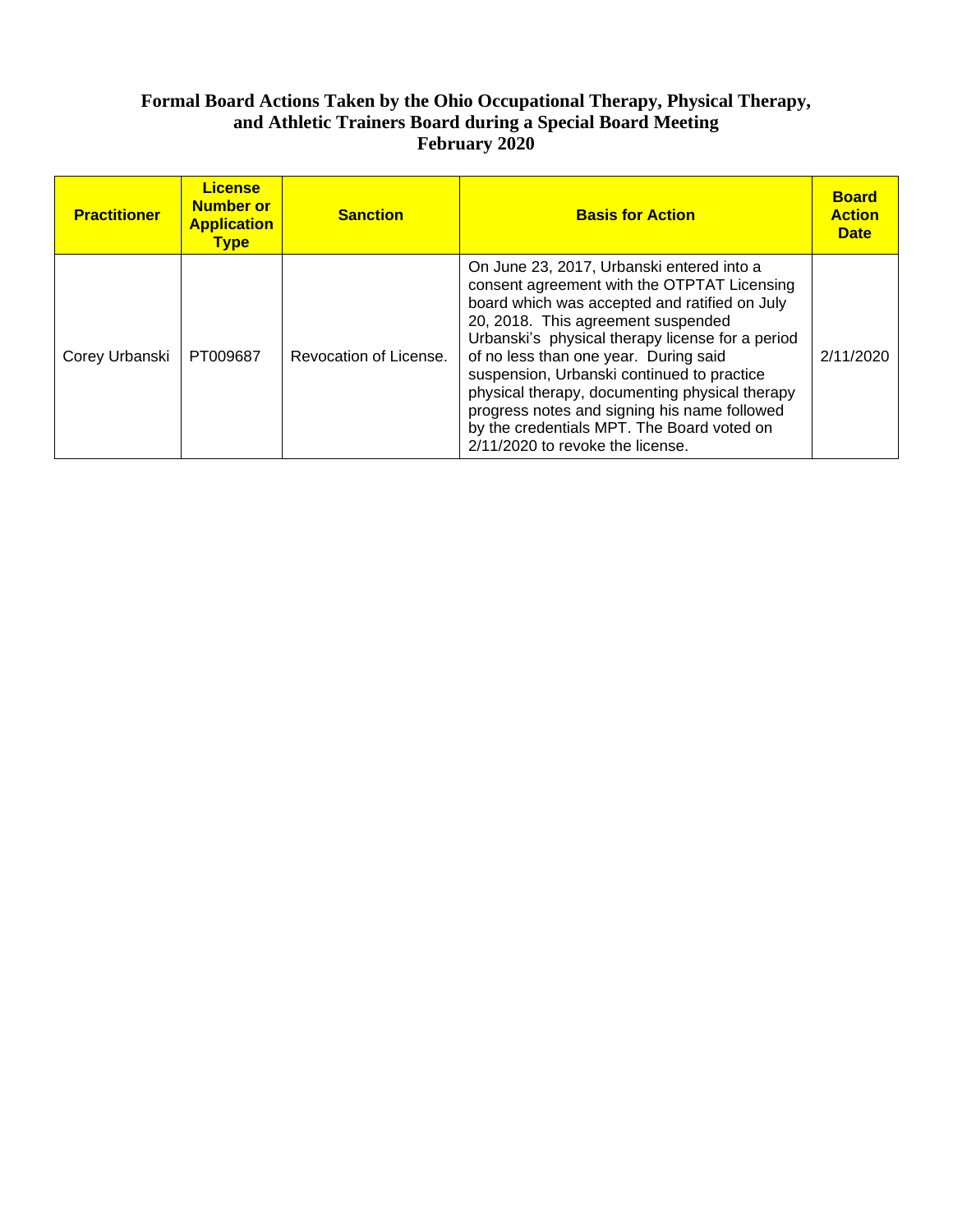# **Formal Board Actions Taken by the Ohio Occupational Therapy, Physical Therapy, and Athletic Trainers Board - March 2020**

<u> a shekara t</u>

| <b>Practitioner</b> | <b>License</b><br><b>Number or</b><br><b>Application</b><br><b>Type</b> | <b>Sanction</b>                                                                                                                                                                                                                                                                                                                                                                                                                                                                                                                                                                                                                                                                           | <b>Basis for Action</b>                                                                                                                                    | <b>Board</b><br><b>Action Date</b> |
|---------------------|-------------------------------------------------------------------------|-------------------------------------------------------------------------------------------------------------------------------------------------------------------------------------------------------------------------------------------------------------------------------------------------------------------------------------------------------------------------------------------------------------------------------------------------------------------------------------------------------------------------------------------------------------------------------------------------------------------------------------------------------------------------------------------|------------------------------------------------------------------------------------------------------------------------------------------------------------|------------------------------------|
| Gretchen Gorham     | PTA003900                                                               | Written Reprimand; unconditionally pass PROBE course; provide a copy of the consent<br>agreement to any current and future employers during agreement term.                                                                                                                                                                                                                                                                                                                                                                                                                                                                                                                               | Documented for<br>services not<br>provided and<br>signed patients<br>signature to said<br>document.                                                        | 3/12/2020                          |
| John Stubler        | OTA001869                                                               | Stubler shall pay a fine of \$500.00; shall complete nineteen (19) contact hours, which<br>must include one (1) hour of ethics, jurisprudence, or cultural competence, within<br>thirty (30) days of the consent agreement effective date; shall submit proof of<br>continuing education completion to the Enforcement Division of the Board within<br>forty-five (45) days of the consent agreement effective date, and these hours shall not<br>be counted toward any other renewal. Stubler agrees to be audited for continuing<br>education credits for the next renewal cycle; provide a copy of the consent agreement<br>to any current and future employers during agreement term. | Stubler provided<br>one (1) contact<br>hour of continuing<br>education within<br>the reporting<br>period of July 1,<br>2016, to June 30,<br>2018.          | 3/31/2020                          |
| Erin Rodgers        | OTA003406                                                               | Rodgers shall pay a fine of \$250.00; shall complete eight (8) contact hours, which must<br>include one (1) hour of ethics, jurisprudence, or cultural competence, within thirty (30) days<br>of the consent agreement effective date; shall submit proof of continuing education<br>completion to the Enforcement Division of the Board within forty-five (45) days of the<br>consent agreement effective date, and these hours shall not be counted toward any other<br>renewal. Rodgers agrees to be audited for continuing education credits for the next renewal<br>cycle; provide a copy of the consent agreement to any current and future employers during<br>agreement term.     | Rodgers submitted<br>twelve (12)<br>contact hours of<br>continuing<br>education within<br>the reporting<br>period of July 1,<br>2016, to June 30,<br>2018. | 3/31/2020                          |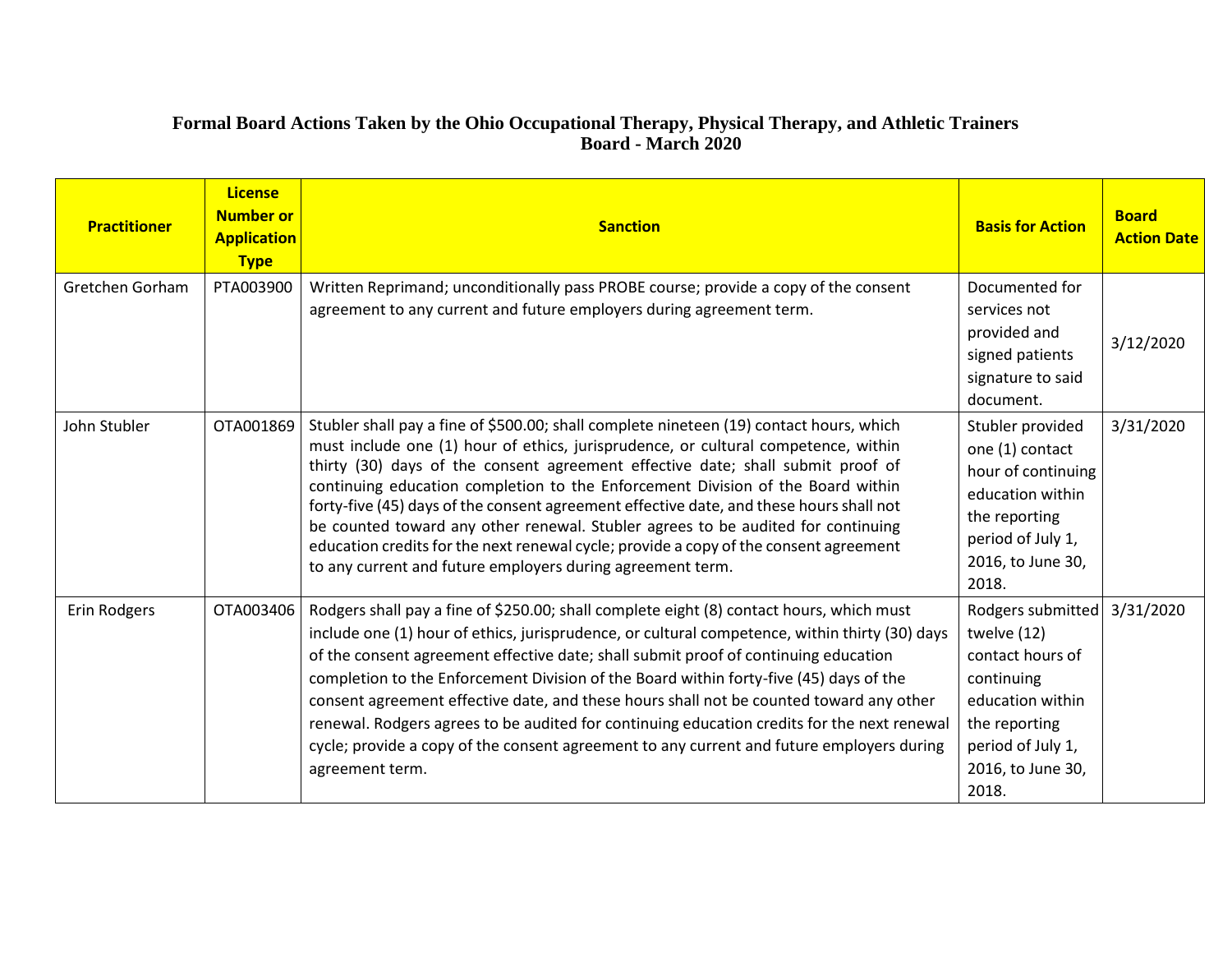| Ashley Nichelson     | AT002500 | Voluntary surrender/simultaneous revocation.                                                                                                                                                                                                                                                                                                                                                                                                                                                                                                                                                                                                                                                                                                                                                                                                                                | Nichelson<br>provided zero (0)<br>contact hours of<br>continuing<br>education<br>completion within<br>the reporting<br>period of October<br>1, 2016, to<br>September 30,<br>2018.      | 4/2/2020 |
|----------------------|----------|-----------------------------------------------------------------------------------------------------------------------------------------------------------------------------------------------------------------------------------------------------------------------------------------------------------------------------------------------------------------------------------------------------------------------------------------------------------------------------------------------------------------------------------------------------------------------------------------------------------------------------------------------------------------------------------------------------------------------------------------------------------------------------------------------------------------------------------------------------------------------------|----------------------------------------------------------------------------------------------------------------------------------------------------------------------------------------|----------|
| <b>Derrick Smith</b> | AT002972 | Smith's license to practice as an athletic trainer in the State of Ohio shall be placed on<br>probationary status until fulfillment of all requirements; pay a fine of \$200.00;<br>complete two and a half (2.5) contact hours of continuing education, which must<br>include one (1) hour of ethics, within one hundred and twenty (120) days of the<br>consent agreement effective date; submit proof of continuing education completion<br>to the Enforcement Division of the Board immediately upon completion within one<br>hundred and twenty (120) days of the consent agreement effective date, and these<br>hours shall not be counted toward any other renewal. Smith agrees to be audited for<br>continuing education credits for the next renewal cycle; provide a copy of the consent<br>agreement to any current and future employers during agreement term. | Smith provided<br>twenty-two and a<br>half (22.5) contact<br>hours of<br>continuing<br>education within<br>the reporting<br>period of October<br>1, 2016, to<br>September 30,<br>2018. | 4/2/2020 |
| Jamison Fetter       | AT001145 | Fetter's license to practice as an athletic trainer in the State of Ohio shall be placed on<br>probationary status until fulfillment of all requirements; pay a fine of \$200.00; Fetter<br>shall complete two (2) contact hours of continuing education covering evidence based<br>practice within one hundred and twenty (120) days of the consent agreement<br>effective date; Fetter shall submit proof of continuing education completion to the<br>Enforcement Division of the Board immediately upon completion within one hundred<br>and twenty (120) days of the consent agreement effective date, and these hours shall<br>not be counted toward any other renewal. Fetter agrees to be audited for continuing                                                                                                                                                    | Fetter completed<br>over twenty-five<br>(25) contact hours<br>of continuing<br>education within<br>the reporting<br>period of October                                                  | 4/2/2020 |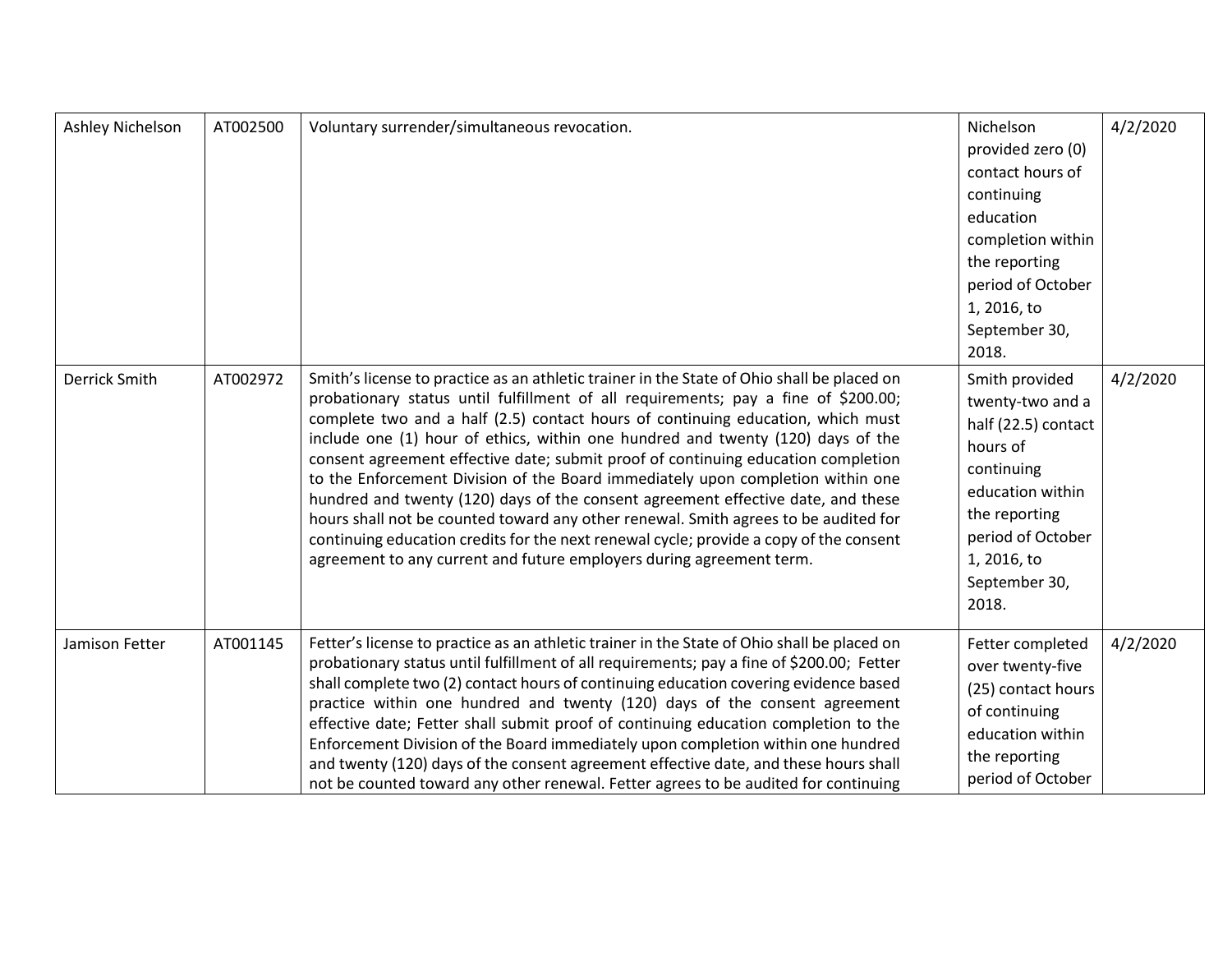|                 |          | education credits for the next renewal cycle; provide a copy of the consent agreement<br>to any current and future employers during agreement term.                                                                                                                                                                                                                                                                                                                                                                                                                                                                                                                                                                                                                                                                                                                                   | 1, 2016, to<br>September 30,<br>2018 but was<br>deficient in the<br>evidence-based<br>practice (EBP)<br>requirement.                                                                                                                                                                                                                                                                |          |
|-----------------|----------|---------------------------------------------------------------------------------------------------------------------------------------------------------------------------------------------------------------------------------------------------------------------------------------------------------------------------------------------------------------------------------------------------------------------------------------------------------------------------------------------------------------------------------------------------------------------------------------------------------------------------------------------------------------------------------------------------------------------------------------------------------------------------------------------------------------------------------------------------------------------------------------|-------------------------------------------------------------------------------------------------------------------------------------------------------------------------------------------------------------------------------------------------------------------------------------------------------------------------------------------------------------------------------------|----------|
| Monica Betchker | AT001401 | Betchker's license to practice as an athletic trainer in the State of Ohio shall be placed<br>on probationary status until fulfillment of all requirements; pay a fine of \$200.00;<br>Fetter shall complete two (2) contact hours of continuing education covering evidence<br>based practice within one hundred and twenty (120) days of the consent agreement<br>effective date; Betchker shall submit proof of continuing education completion to the<br>Enforcement Division of the Board immediately upon completion within one hundred<br>and twenty (120) days of the consent agreement effective date, and these hours shall<br>not be counted toward any other renewal. Betchker agrees to be audited for<br>continuing education credits for the next renewal cycle; provide a copy of the consent<br>agreement to any current and future employers during agreement term. | <b>Betchker</b><br>completed over<br>twenty-five (25)<br>contact hours of<br>continuing<br>education within<br>the reporting<br>period of October<br>1, 2016, to<br>September 30,<br>2018, but was<br>deficient in<br>evidence-based<br>practice (EBP). The<br>(EBP) certificate<br>provided was used<br>in a to deficiency<br>for the (EBP)<br>requirement in a<br>previous audit. | 4/2/2020 |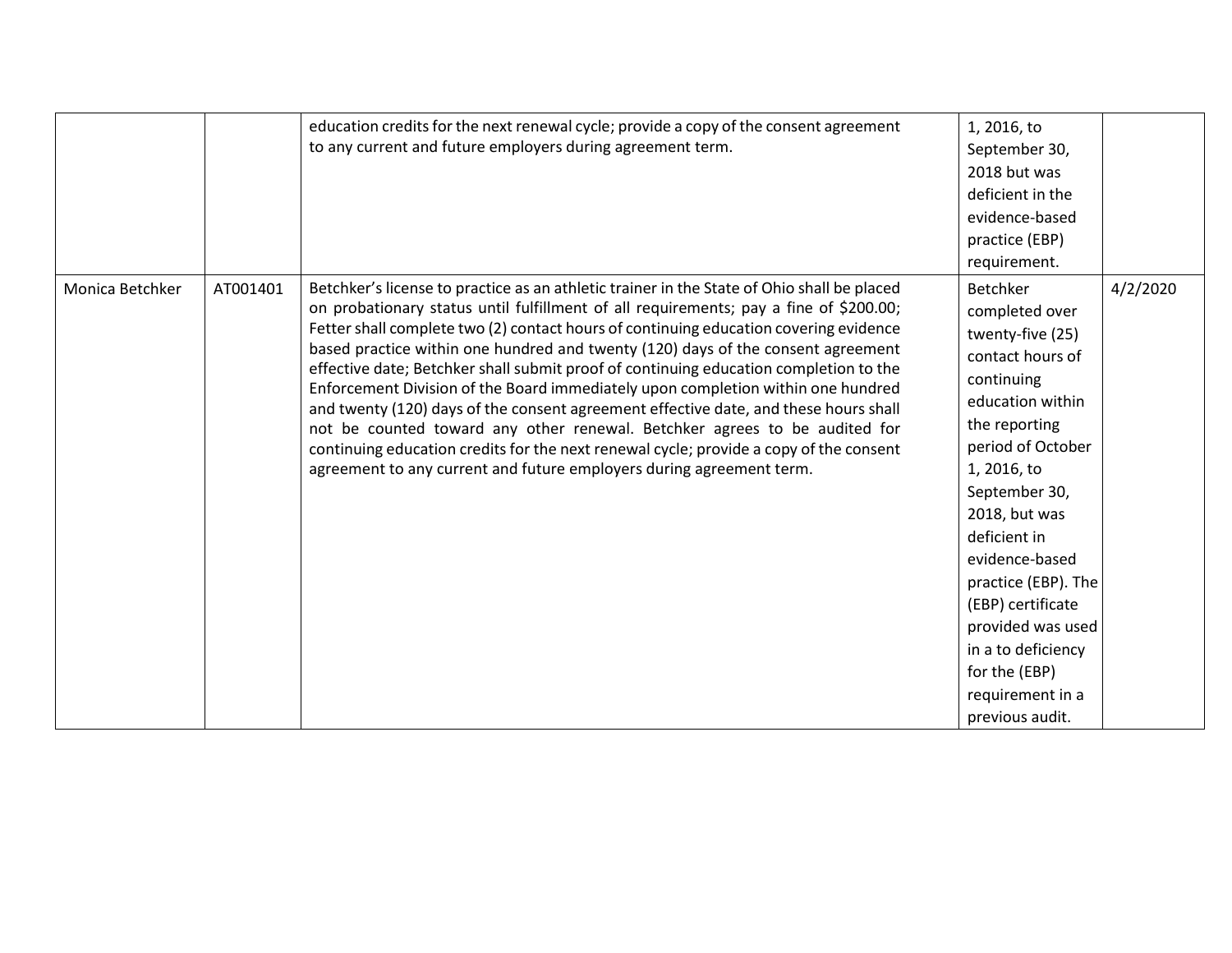### **Formal Board Actions Taken by the Ohio Occupational Therapy, Physical Therapy, and Athletic Trainers Board - May 2020**

| <b>Practitioner</b>   | <b>License</b><br><b>Number or</b><br><b>Application</b><br><b>Type</b> | <b>Sanction</b>                                                                                                                                                                                                                                                                                               | <b>Basis for Action</b>                                                                                                                                             | <b>Board</b><br><b>Action Date</b> |
|-----------------------|-------------------------------------------------------------------------|---------------------------------------------------------------------------------------------------------------------------------------------------------------------------------------------------------------------------------------------------------------------------------------------------------------|---------------------------------------------------------------------------------------------------------------------------------------------------------------------|------------------------------------|
| Katherine Gibson      | OT007074                                                                | Gibson shall pay a fine of \$2,000.00; successfully complete an AOTA approved<br>documentation course; the consent agreement to serve as a written reprimand; Gibson<br>to provide a copy of said consent agreement to any current and future employers during<br>agreement term.                             | Gibson failed to<br>document 216<br>patient records of<br>provided therapy.                                                                                         | 5/15/2020                          |
| Susanna Kagarlitskaya | OT008299                                                                | Kagarlitskaya's license to practice as an occupational therapist in the State of Ohio<br>is suspended for a period of thirty (30) days; probation for a period of one (1) year;<br>Kagarlitskaya shall provide a copy of said consent agreement to any current and<br>future employers during agreement term. | Kagarlitskaya was<br>convicted of<br>Workers'<br>Compensation<br>Fraud, a felony of<br>the fifth degree.                                                            | 5/15/2020                          |
| Mary Wilson           | OTA002306                                                               | Voluntary surrender/simultaneous revocation.                                                                                                                                                                                                                                                                  | Wilson provided<br>zero (0) contact<br>hours of<br>continuing<br>education<br>completion within<br>the reporting<br>period of July 1,<br>2016, to June 30,<br>2018. | 5/15/2020                          |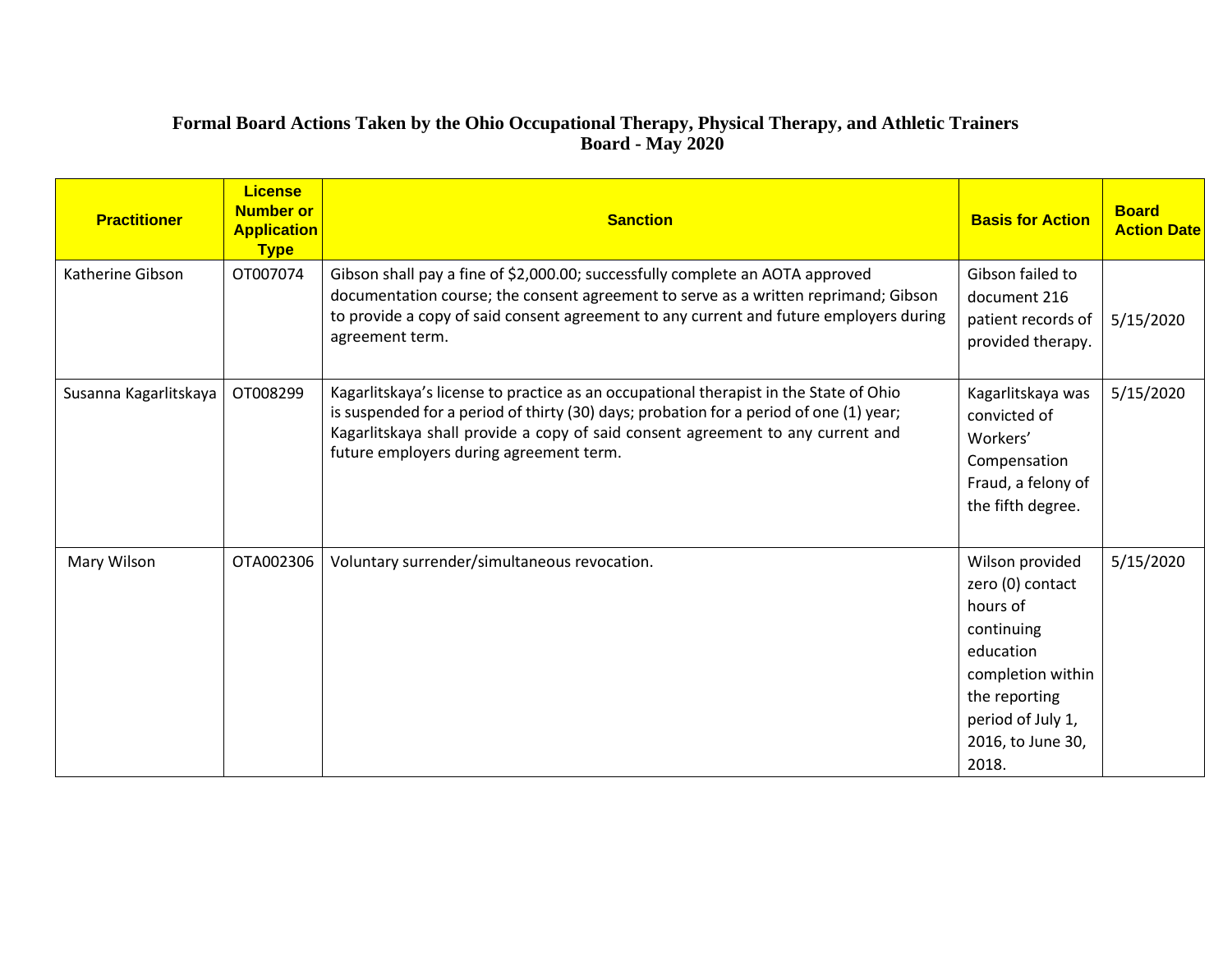| <b>Nancy Mullins</b> | OTA000874 | Voluntary surrender/simultaneous revocation. | Mullins provided    | 5/15/2020 |
|----------------------|-----------|----------------------------------------------|---------------------|-----------|
|                      |           |                                              | zero (0) contact    |           |
|                      |           |                                              | hours of            |           |
|                      |           |                                              | continuing          |           |
|                      |           |                                              | education           |           |
|                      |           |                                              | completion within   |           |
|                      |           |                                              | the reporting       |           |
|                      |           |                                              | period of July 1,   |           |
|                      |           |                                              | 2016, to June 30,   |           |
|                      |           |                                              | 2018.               |           |
| Thomas Hoffman       | OTA003604 | Voluntary surrender/simultaneous revocation. | Hoffman failed to   | 5/15/2020 |
|                      |           |                                              | provide (4.5)       |           |
|                      |           |                                              | contact hours of    |           |
|                      |           |                                              | continuing          |           |
|                      |           |                                              | education           |           |
|                      |           |                                              | completion within   |           |
|                      |           |                                              | the continuing      |           |
|                      |           |                                              | education           |           |
|                      |           |                                              | reporting period    |           |
|                      |           |                                              | of July 1, 2016, to |           |
|                      |           |                                              | June 30, 2018.      |           |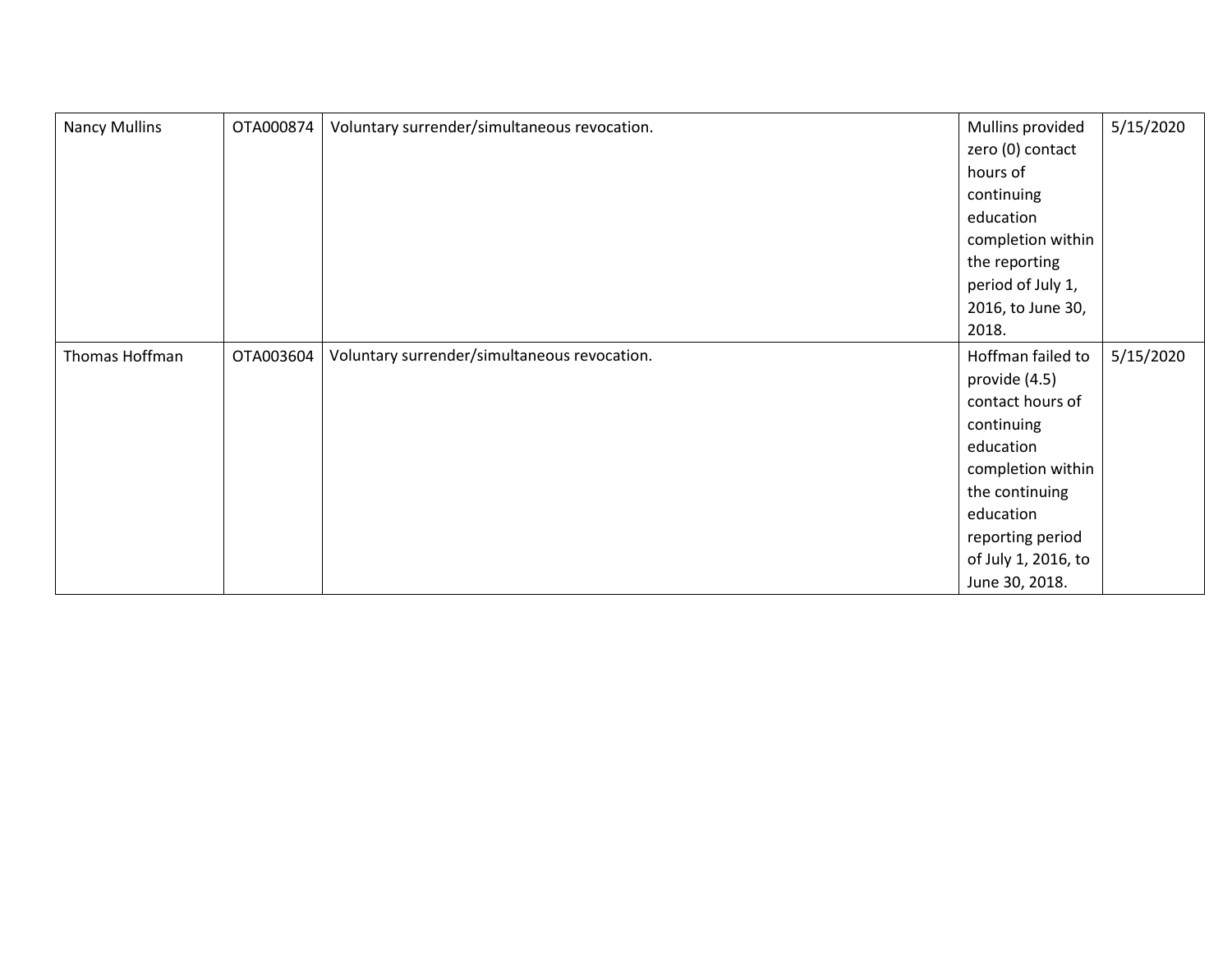#### **Formal Board Actions Taken by the Ohio Occupational Therapy, Physical Therapy, and Athletic Trainers Board - July 2020**

| <b>Practitioner</b> | License<br><b>Number or</b><br><b>Application</b><br><b>Type</b> | <b>Sanction</b>                                                                                                                                                                                                                                                                                                                                                                                                                | <b>Basis for Action</b>                                                                                                                                         | <b>Board</b><br><b>Action</b><br><b>Date</b> |
|---------------------|------------------------------------------------------------------|--------------------------------------------------------------------------------------------------------------------------------------------------------------------------------------------------------------------------------------------------------------------------------------------------------------------------------------------------------------------------------------------------------------------------------|-----------------------------------------------------------------------------------------------------------------------------------------------------------------|----------------------------------------------|
| Karen Grattan       | OTA000758                                                        | Voluntary surrender/simultaneous revocation.                                                                                                                                                                                                                                                                                                                                                                                   | Provided zero (0) contact hours of<br>continuing education completion within the<br>continuing education reporting period of<br>July 1, 2016, to June 30, 2018. | 7/23/2020                                    |
| Marlo Harvey        | OTA001722                                                        | Harvey shall pay a fine of \$500.00; shall complete sixteen (16)<br>hours of continuing education within thirty (30) days of the<br>consent agreement effective date; agrees to be audited for<br>continuing education credits for the next renewal cycle after<br>her license is restored from escrow; Harvey shall provide a<br>copy of said consent agreement to any current and future<br>employers during agreement term. | Provided four (4) contact hours of<br>continuing education that were within the<br>continuing education reporting period of<br>July 1, 2016, to June 30, 2018.  | 7/23/2020                                    |
| Mary Allen          | OTA000659                                                        | Allen shall pay a fine of \$250.00 or shall complete ten (10) hours of<br>continuing education within thirty (30) days of the consent<br>agreement effective date; agrees to be audited for continuing<br>education credits for the next renewal cycle; Allen shall provide a<br>copy of said consent agreement to any current and future employers<br>during agreement term.                                                  | Provided ten (10) contact hours of<br>continuing education that were within the<br>continuing education reporting period of<br>July 1, 2016, to June 30, 2018.  | 7/23/2020                                    |
| Amanda Beach        | OTA004872                                                        | License Revocation.                                                                                                                                                                                                                                                                                                                                                                                                            | Provided zero (0) contact hours of<br>continuing education completion within the<br>continuing education reporting period of<br>July 1, 2016, to June 30, 2018. | 7/23/2020                                    |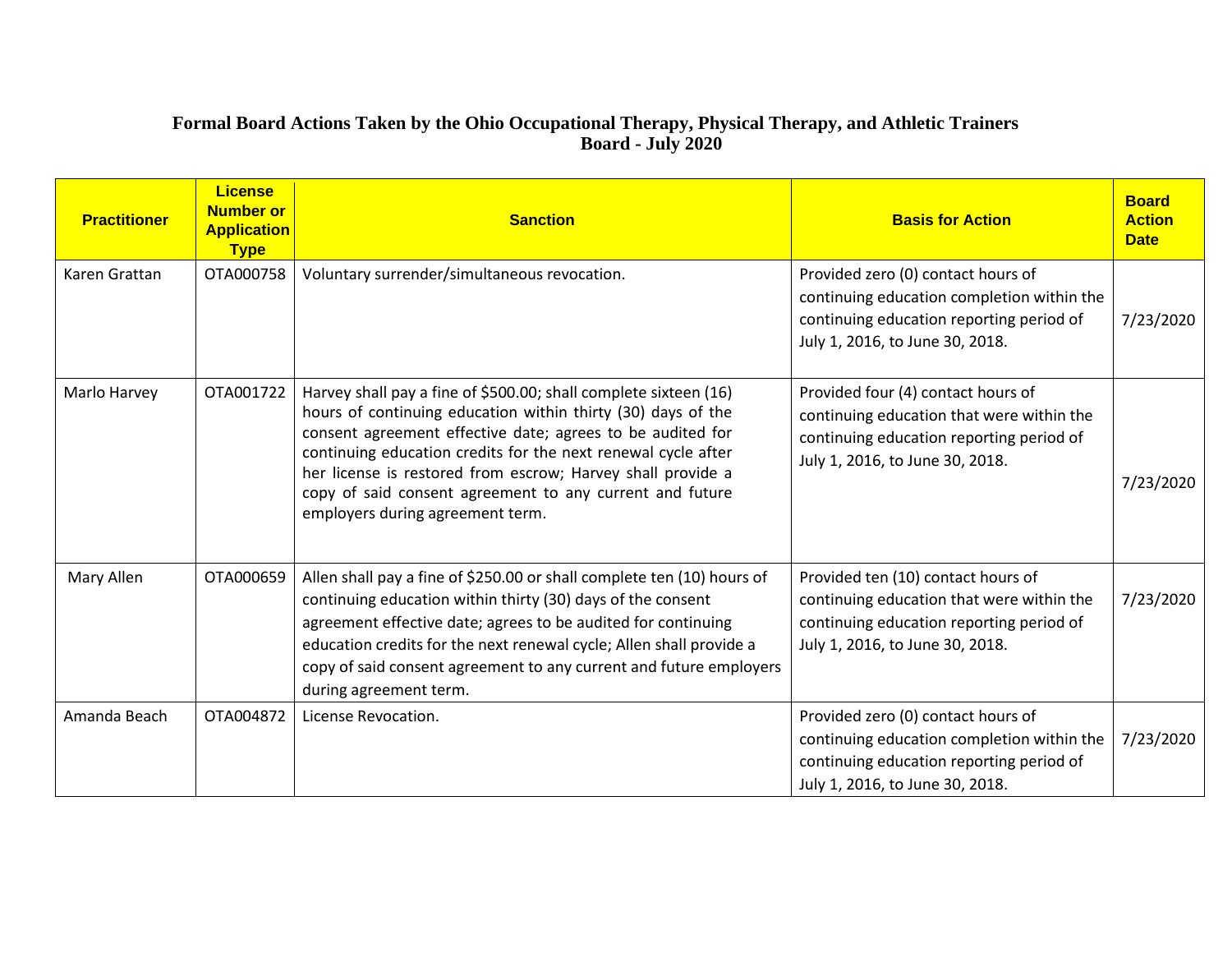| Jaclyn Holt          | OTA005651 | License Revocation. | Failed to respond to the continuing<br>education reporting period audit of July 1,<br>2016, to June 30, 2018.                                                   | 7/23/2020 |
|----------------------|-----------|---------------------|-----------------------------------------------------------------------------------------------------------------------------------------------------------------|-----------|
| <b>Barbara Scott</b> | OTA004880 | License Revocation. | Provided zero (0) contact hours of<br>continuing education completion within the<br>continuing education reporting period of<br>July 1, 2016, to June 30, 2018  | 7/23/2020 |
| Dana Ochmanski       | OTA005370 | License Revocation. | Provided zero (0) contact hours of<br>continuing education completion within the<br>continuing education reporting period of<br>July 1, 2016, to June 30, 2018. | 7/23/2020 |
| Peter Maurer         | OTA006217 | License Revocation. | Failed to respond to the continuing<br>education reporting period audit of July 1,<br>2016, to June 30, 2018.                                                   | 7/23/2020 |
| Kinda Martin         | OTA004727 | License Revocation. | Failed to respond to the continuing<br>education reporting period audit of July 1,<br>2016, to June 30, 2018.                                                   | 7/23/2020 |
| Lisa Wyatt           | OTA005260 | License Revocation. | Failed to respond to the continuing<br>education reporting period audit of July 1,<br>2016, to June 30, 2018.                                                   | 7/23/2020 |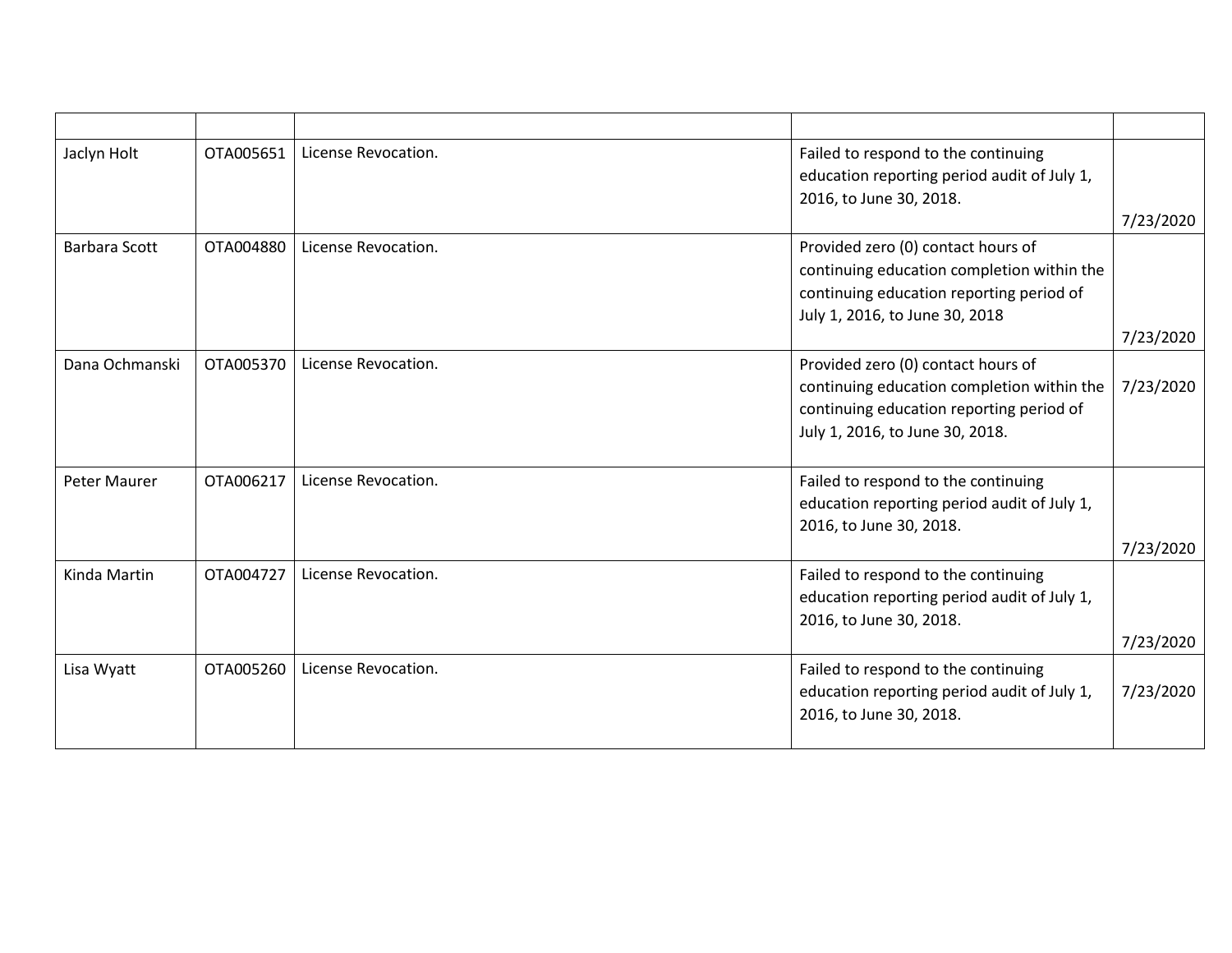| Julia Litschel      | OTA005312 | License Revocation.                                                                                                                                                                                                                                                                                                               | Provided zero (0) contact hours of<br>continuing education that were within the<br>continuing education reporting period of<br>July 1, 2016, to June 30, 2018.                                                                                                                                                                                                                                                       | 7/23/2020 |
|---------------------|-----------|-----------------------------------------------------------------------------------------------------------------------------------------------------------------------------------------------------------------------------------------------------------------------------------------------------------------------------------|----------------------------------------------------------------------------------------------------------------------------------------------------------------------------------------------------------------------------------------------------------------------------------------------------------------------------------------------------------------------------------------------------------------------|-----------|
| Jessica Gallimore   | PTA010716 | Gallimore's license shall be suspended for a period of 6 months; shall<br>pay a fine of \$500.00; shall "unconditionally pass" the PROBE Ethics &<br>Boundaries Program; Gallimore to provide a copy of said adjudication<br>order to any current and future employers during the suspension<br>period of the adjudication order. | Gallimore engaged in a sexual relationship<br>with a patient.                                                                                                                                                                                                                                                                                                                                                        | 7/23/2020 |
| <b>Gary Burgess</b> | PTA011154 | Burgess received a reprimand; shall pay a fine of \$500.00; shall<br>"unconditionally pass" the PROBE Ethics & Boundaries Program;<br>Burgess shall provide a copy of said Consent Agreement to any<br>current and future employers during agreement term.                                                                        | On December 16, 2019, the West Virginia<br>Board of Physical Therapy revoked Burgess's<br>West Virginia License. Between April 11,<br>2016 and August 5, 2016, Burgess either<br>falsified, altered, manipulated and/or<br>backdated patient billing documents.<br>Burgess also failed to maintain accurate<br>billing records and failed to self-report his<br>license revocation to the OTPTAT Licensing<br>Board. | 7/30/2020 |
| Danielle Boaz       | PTA002600 | Voluntary surrender/simultaneous revocation.                                                                                                                                                                                                                                                                                      | Provided six (6) contact hours of Ohio<br>approved continuing education within the<br>continuing education reporting period of<br>February 1, 2017 to January 31, 2019.                                                                                                                                                                                                                                              | 7/30/2020 |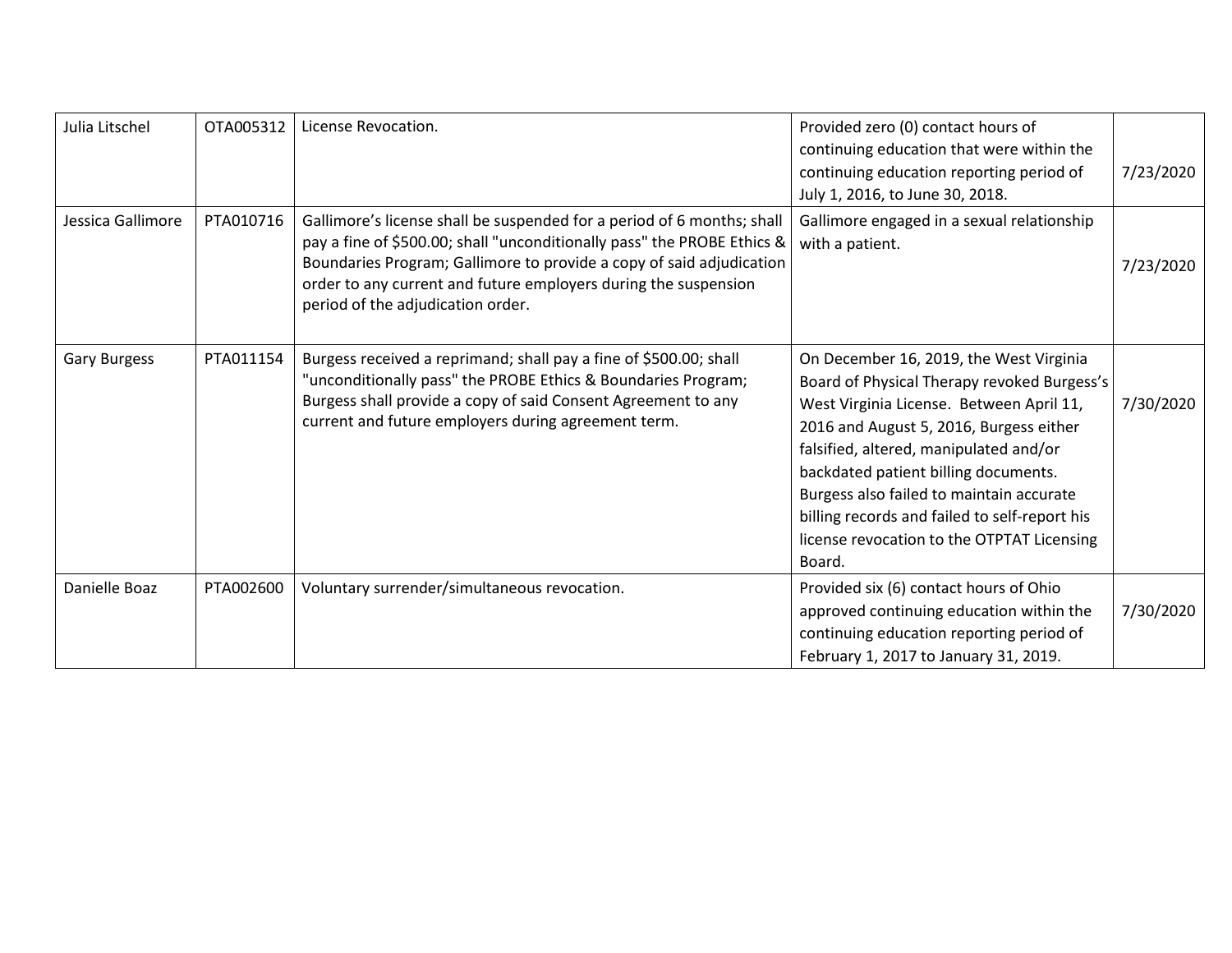#### **Formal Board Actions Taken by the Ohio Occupational Therapy, Physical Therapy, and Athletic Trainers Board - September 2020**

| <b>Practitioner</b> | <b>License</b><br><b>Number or</b><br><b>Application</b><br><b>Type</b> | <b>Sanction</b>                                                                                                                                                                   | <b>Basis for Action</b>                                                                                                                                                   | <b>Board</b><br><b>Action Date</b> |
|---------------------|-------------------------------------------------------------------------|-----------------------------------------------------------------------------------------------------------------------------------------------------------------------------------|---------------------------------------------------------------------------------------------------------------------------------------------------------------------------|------------------------------------|
| Mary Tocarchick     | PTA000881                                                               | Voluntary surrender/simultaneous revocation.                                                                                                                                      | Tocarchick<br>provided three (3)<br>contact hours of<br>continuing                                                                                                        |                                    |
|                     |                                                                         |                                                                                                                                                                                   | education<br>completion within<br>the reporting<br>period of February                                                                                                     | 9/17/2020                          |
|                     |                                                                         |                                                                                                                                                                                   | 1, 2017, to January<br>31, 2019.                                                                                                                                          |                                    |
| Robert Young        | PTA004027                                                               | Voluntary surrender/simultaneous revocation.                                                                                                                                      | Young provided<br>zero (0) contact<br>hours of<br>continuing<br>education<br>completion within<br>the reporting<br>period of February<br>1, 2017, to January<br>31, 2019. | 9/17/2020                          |
| Kyle Loudenslagel   | PTA009413                                                               | Loudenslagel shall pay a \$500.00 fine which shall be paid within sixty (60) days of the<br>effective date of this agreement; Loudenslagel shall submit twelve (12) hours of Ohio | On January 30,<br>2020,<br>Loudenslagel was                                                                                                                               | 9/17/2020                          |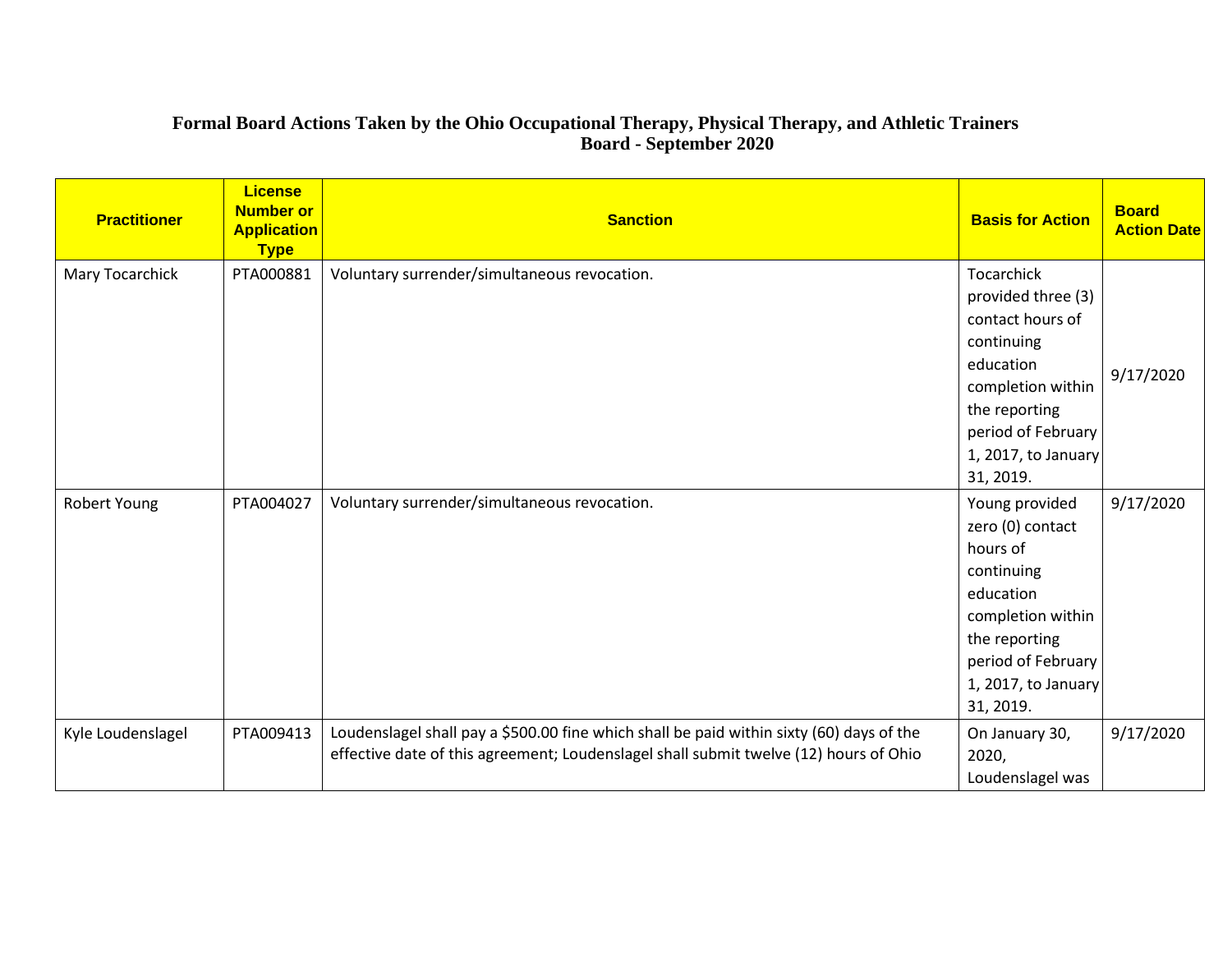|             |           | approved continuing education credits earned between February 1, 2017 and January 31,<br>2019 in which verification of completion must be submitted to the Enforcement Division<br>of the board no later than 30 days upon ratification of this agreement; Loudenslagel shall<br>be audited for continuing education completion for the 2021 renewal cycle; Loudenslagel<br>provide a copy of the Consent Agreement to any current and future employers during<br>agreement term.                                                                                                                                                                                                  | selected for a<br>continuing<br>education audit.<br>Loudenslagel<br>failed to respond<br>to the audit notice<br>letter by the July<br>17, 2020 deadline.                     |           |
|-------------|-----------|------------------------------------------------------------------------------------------------------------------------------------------------------------------------------------------------------------------------------------------------------------------------------------------------------------------------------------------------------------------------------------------------------------------------------------------------------------------------------------------------------------------------------------------------------------------------------------------------------------------------------------------------------------------------------------|------------------------------------------------------------------------------------------------------------------------------------------------------------------------------|-----------|
| Vicki Glatz | PTA000804 | Glaze shall pay a \$50.00 fine which shall be paid within sixty (60) days of the effective<br>date of this agreement; shall complete one (1) contact hour of Ohio approved<br>continuing education credit within thirty (30) days of the consent agreement effective<br>date; Glaze shall be audited for continuing education completion for the 2021 renewal<br>cycle; Glaze shall develop a personal action plan to ensure future compliance with the<br>continuing education requirements submitting said plan within 45 days of the consent<br>agreement effective date; provide a copy of the Consent Agreement to any<br>current and future employers during agreement term. | Glatz provided<br>eleven (11)<br>contact hours of<br>continuing<br>education<br>completion within<br>the reporting<br>period of February<br>1, 2017, to January<br>31, 2019. | 9/17/2020 |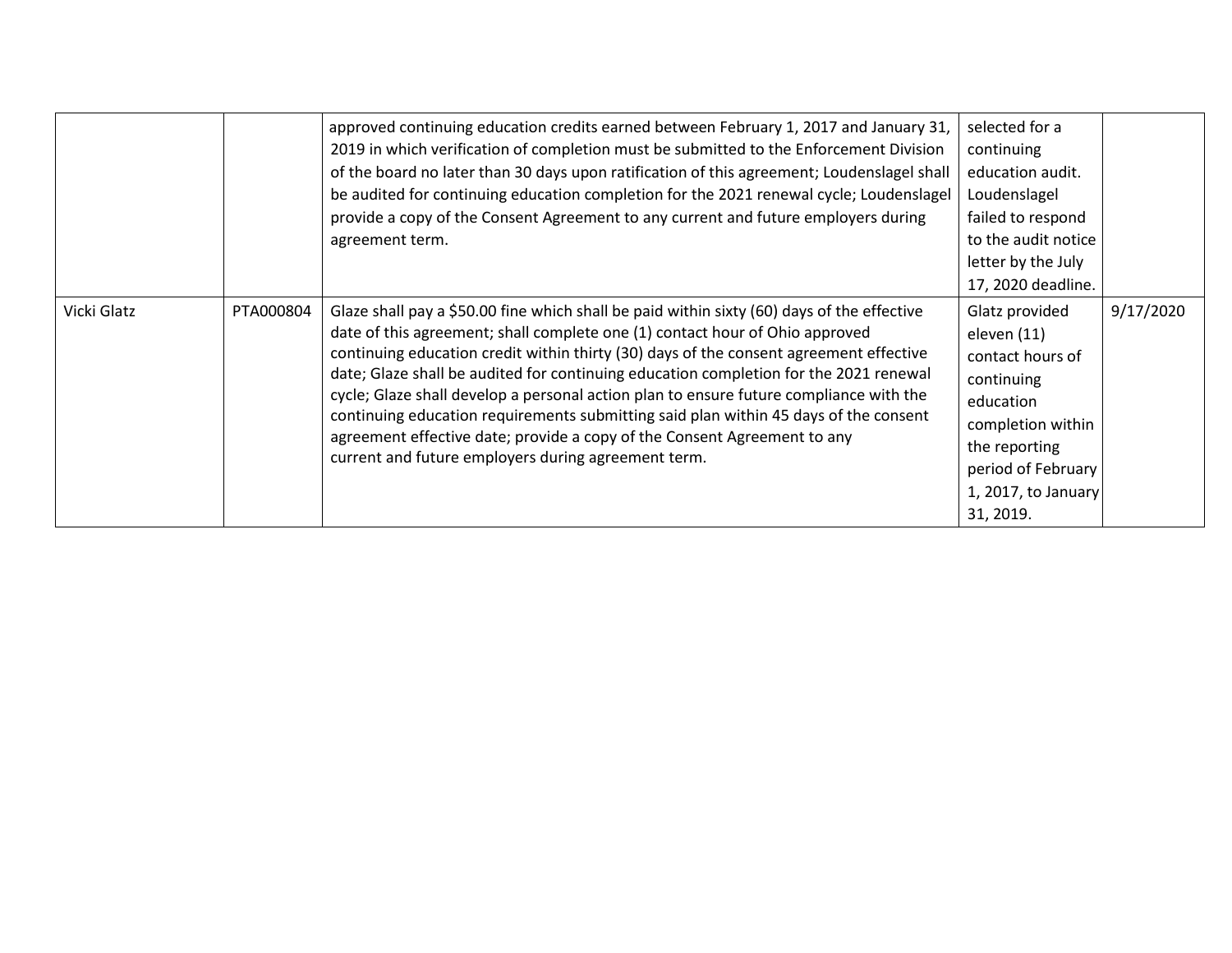# **Formal Board Actions Taken by the Ohio Occupational Therapy, Physical Therapy, and Athletic Trainers Board - November 2020**

| <b>Practitioner</b> | <b>License</b><br><b>Number or</b><br><b>Application</b><br><b>Type</b> | <b>Sanction</b>                                                                                                                                                                                                   | <b>Basis for Action</b>                                                                                                                                                                                           | <b>Board</b><br><b>Action Date</b> |
|---------------------|-------------------------------------------------------------------------|-------------------------------------------------------------------------------------------------------------------------------------------------------------------------------------------------------------------|-------------------------------------------------------------------------------------------------------------------------------------------------------------------------------------------------------------------|------------------------------------|
| Catherine Burke     | OT004789                                                                | Written reprimand; pay a fine of \$700.00; develop a personal plan of action ensuring<br>future compliance; provide a copy of the Consent Agreement to any current and future<br>employers during agreement term. | On or about the<br>months of July<br>2019 to January<br>2020, Burke<br>engaged in the<br>practice of<br>occupational<br>therapy, when she<br>did not hold a<br>valid license to do<br>so in the State of<br>Ohio. | 11/12/2020                         |
| Stephanie Applegate | OT007777                                                                | Written reprimand; provide a copy of the Consent Agreement to any current and future<br>employers during agreement term.                                                                                          | Applegate<br>supervised an<br>occupational<br>therapy assistant<br>that engaged in<br>the practice of<br>occupational<br>therapy when she<br>did not hold a<br>valid license in the<br>State of Ohio to do        | 11/12/2020                         |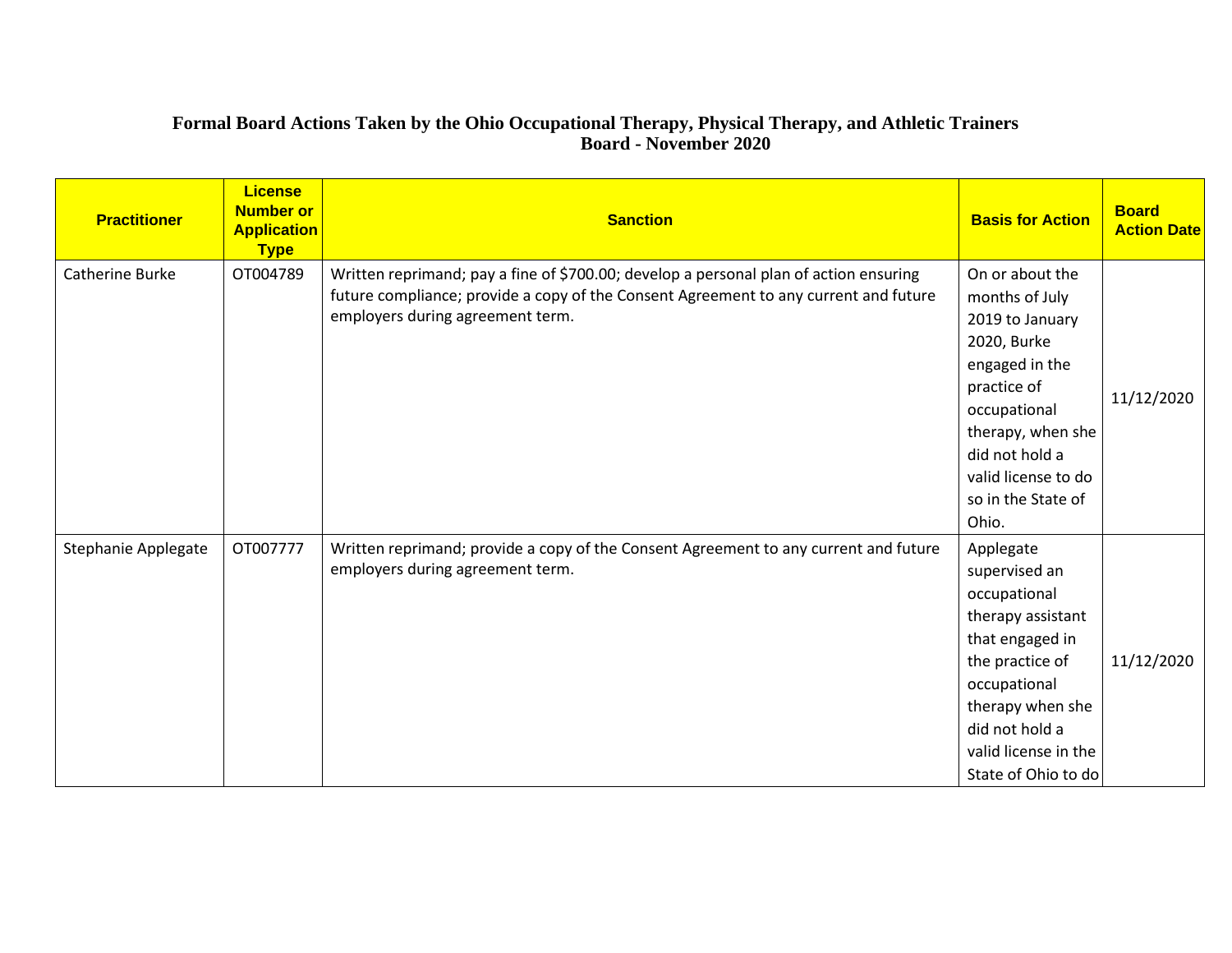|                          |           |                                                                                                                                                                                                                                                                                                                                                                                                                                                                                                                                                                                                                                                                                                               | so for she had<br>placed her license<br>in escrow from<br>June 29, 2018 to<br>July 1, 2020.                                                                                                                                                                               |            |
|--------------------------|-----------|---------------------------------------------------------------------------------------------------------------------------------------------------------------------------------------------------------------------------------------------------------------------------------------------------------------------------------------------------------------------------------------------------------------------------------------------------------------------------------------------------------------------------------------------------------------------------------------------------------------------------------------------------------------------------------------------------------------|---------------------------------------------------------------------------------------------------------------------------------------------------------------------------------------------------------------------------------------------------------------------------|------------|
| Joan Tyburski            | PTA003565 | Voluntary surrender/simultaneous revocation.                                                                                                                                                                                                                                                                                                                                                                                                                                                                                                                                                                                                                                                                  | Tyburski provided<br>six (6) contact<br>hours of<br>continuing<br>education<br>completion within<br>the reporting<br>period of February<br>1, 2017, to January<br>31, 2019.                                                                                               | 11/19/2020 |
| <b>Matthew Pecorelli</b> | PTA004027 | License suspension for an indefinite period of time with terms of conditions for<br>reinstatement; Upon reinstatement, license will be placed on probationary status<br>for no less than a period of one (1) year; Pecorelli at his own expense shall complete<br>a fitness for practice evaluation, abide by all recommendations of the fit for<br>practice evaluation and provide proof of completion of any rehabilitation<br>recommendation; Pecorelli at his own expense must also submit to random drug<br>screenings; Pecorelli must abide by all treatment programs designated by the<br>court; provide a copy of the Consent Agreement to any current and future<br>employers during agreement term. | On February 25,<br>2020, Pecorelli<br>was sentenced<br>without verdict in<br>the Court of<br>Common Pleas of<br>Mercer county,<br>Pennsylvania to<br>the offense of<br>theft of unlawful<br>taking, a felony of<br>the third degree.<br>Charges were held<br>in abeyance. | 11/19/2020 |